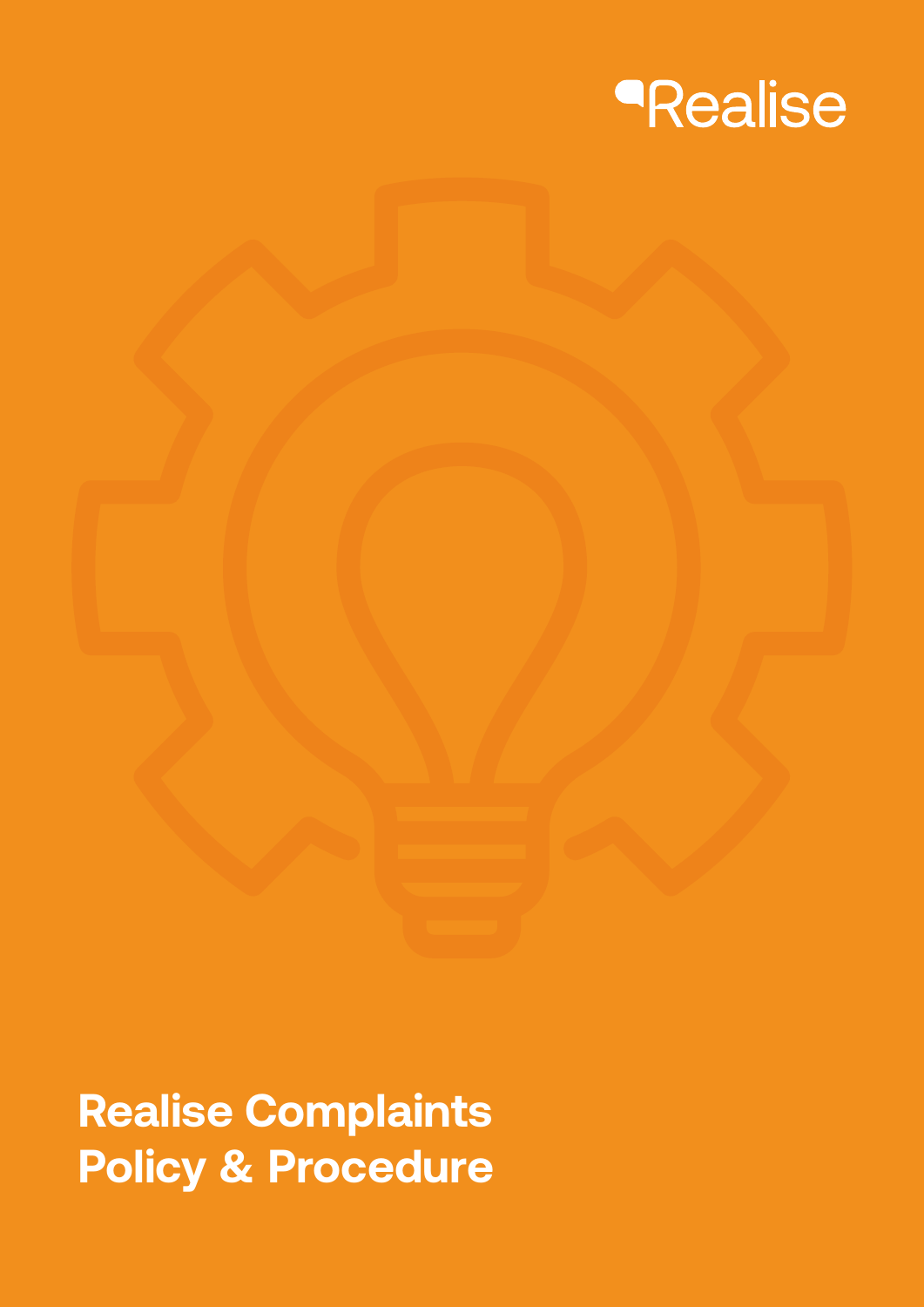At Realise we are committed to providing an excellent service aligning to the core behaviours that we value and strive to demonstrate:

| <b>Openness</b> | Inclusivity | <b>Togetherness</b> | Passion   |
|-----------------|-------------|---------------------|-----------|
| Improvement     | Curiosity   | Impact              | Judgement |

This aim of this policy and process is to provide anyone who is not satisfied the opportunity raise their concerns and receive resolution in a timely, professional and polite manner.

### **Defining a complaint**

Complaints are dissatisfaction of the service received and may include, but not limited to the following:

- The quality of the teaching and learning received, including resources
- Treatment by, or attitude of a, member of staff
- Inappropriate behaviour by a member of staff
- Dissatisfaction with the Realise's policies or procedures

All complaints are treated seriously and dealt with promptly. Realise will also use feedback and outcomes of any investigations to continually improve our service to learners, employers, customers and other key stakeholders.

### **Initiating the complaints procedure**

# **Stage 1: Informal Stage**

A person wishing to make a complaint or provide any feedback in the first instance should raise this informally with their usual contact or relevant line manager at the earliest opportunity by email or telephone. These concerns will be dealt with promptly and effectively and acknowledgement of this will be issued within 5 working days of receipt.

If this is not satisfactorily resolved in a timely manner, then the formal stage should then be followed which is outlined below.

## **Stage 2: Formal Stage**

A person wishing to make a formal complaint following an unsatisfactory outcome of stage 1 must submit this by emailing hello@realisetraining.com , via the 'contact us' form on the website or by phoning 0333 444 5055 and provide the details of the issue.

The details will then be referred to the relevant Senior Manager to investigate thoroughly. A response to the complaint will be issued within 15 working days of receipt. Should more time be required to investigate the details of the complaint, the person making the complaint will be contacted accordingly.

Details of formal complaints and any related investigations will be recorded on a central register and used for purposes of continuous improvement of our services and products. These will only be shared internally with Realise employees, however in some circumstances details may be shared with external parties. Before any information is shared we will inform the person making the complaint of this, however in extreme circumstances, Realise reserve the right to share information when needed without permission, for example if the complainant or others are at risk of harm.